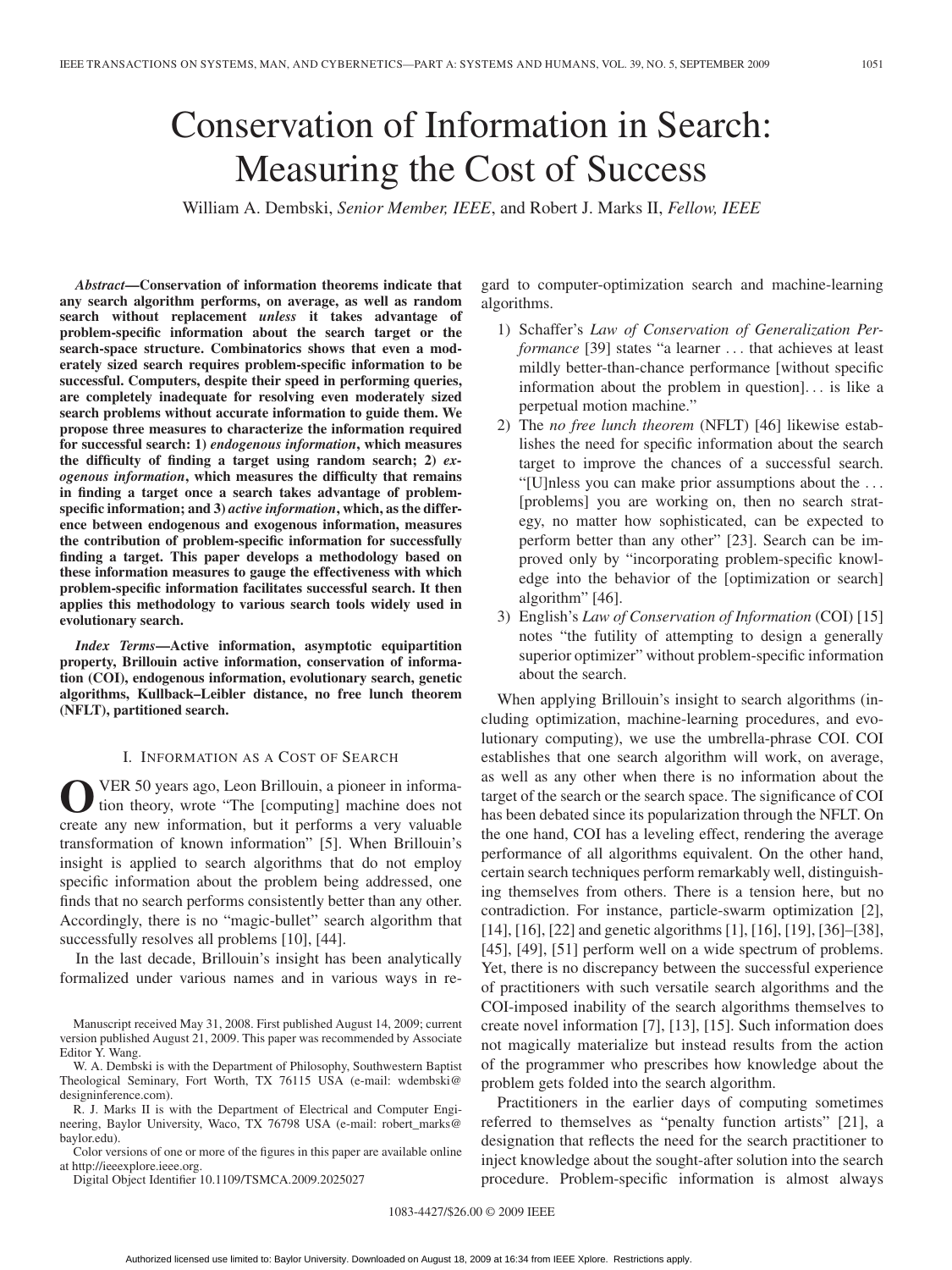embedded in search algorithms. Yet, because this information can be so familiar, we can fail to notice its presence.

COI does not preclude better-than-average performance on a specific problem class [8], [18], [20], [31], [35], [43]. For instance, when choosing the best  $k$  of  $n$  features for a classification problem, hill-climbing approaches are much less effective than branch-and-bound approaches [25]. Hill-climbing algorithms require a smooth fitness surface uncharacteristic of the feature-selection problem. This simple insight when smooth fitness functions are appropriate constitutes knowledge about the search solution; moreover, utilizing this knowledge injects information into the search. Likewise, the ability to eliminate large regions of the search space in branch-and-bound algorithms supplies problem-specific information. In these examples, the information source is obvious. In other instances, it can be more subtle.

Accuracy of problem-specific information is a fundamental requirement for increasing the probability of success in a search. Such information cannot be offered blindly but must accurately reflect the location of the target or the search-space structure. For example, to open a locked safe with better-thanaverage performance, we must either do the following.

- 1) Know something about the combination, e.g., knowing all of the numbers in the combination are odd is an example of target information.
- 2) Know something about how the lock works, e.g., listening to the lock's tumblers during access is an example of search-space structure information.

In either case, the information must be accurate. If we are incorrectly told, for example, that all of the digits to a lock's combination are odd when in fact they are all even, and we therefore only choose odd digits, then the probability of success nosedives. In that case, we would have been better simply to perform a random search.

Recognition of the inability of search algorithms in themselves to create information is "very useful, particularly in light of some of the sometimes-outrageous claims that had been made of specific optimization algorithms" [7]. Indeed, when the results of an algorithm for even a moderately sized search problem are "too good to be true" or otherwise "overly impressive," we are faced with one of two inescapable alternatives.

- 1) The search problem under consideration, as gauged by random search, is not as difficult as it first appears. Just because a convoluted algorithm resolves a problem does not mean that the problem itself is difficult. Algorithms can be like Rube Goldberg devices that resolve simple problems in complex ways. Thus, the search problem itself can be relatively simple and, from a random-query perspective, have a high probability of success.
- 2) The other inescapable alternative, for difficult problems, is that problem-specific information has been successfully incorporated into the search.

As with many important insights, reflection reveals the obviousness of COI and the need to incorporate problem-specific information in search algorithms. Yet, despite the widespread dissemination of COI among search practitioners, there is to date no general method to apply COI to the analysis and design of search algorithms. We propose a method that does so by measuring the contribution of problem-specific target and search-space structure information to search problems.

#### II. MEASURING ACTIVE INFORMATION

If we have a combination lock with five thumb wheels, each numbered from zero to nine, our chances of opening the lock in eight tries or less is not dependent on the ordering of the combinations tried. Using the results of the first two failed combinations, for example, [0, 1, 2, 3, 4] and [4, 3, 2, 1, 0], tells us nothing about what the third try should be. After eight tries at the combination lock with no duplicate combinations allowed, no matter how clever the method used, the chances of choosing the single combination that opens the lock is  $p = 1 - (99992/100000) = 8.00 \times 10^{-5}$  corresponding to an *endogenous information* of  $I_{\Omega} = -\log_2 p = 13.6$  b. The endogenous information provides a baseline difficulty for the problem to be solved. In this example, the problem difficulty is about the same as sequentially forecasting the results of 14 flips of a fair coin.

To increase the probability of finding the correct combination, more information is required. Suppose, for example, we know that all of the single digits in the combination that opens the lock are even. There are  $5^5 = 3125$  such combinations. Choosing the single successful combination in eight tries or less is  $q = 1 - (3117/3125) = 2.56 \times 10^{-3}$ , or *exogenous information*  $I_S = 8.61$  b. The difference,  $I_+ = I_{\Omega} - I_S = 5.00$  b, is the *active information* and assesses numerically the problemspecific information incorporated into the search that all the digits are even.

More formally, let a probability space  $\Omega$  be partitioned into a set of acceptable solutions  $T$  and a set of unacceptable solutions  $T$ . The search problem is to find a point in  $T$  as expediently as possible. With no problem-specific information, the distribution of the space is assumed uniform. This assumption dates to the 18th century and Bernoulli's *principle of insufficient reason* [4], which states that "in the absence of any prior knowledge, we must assume that the events  $\lceil \text{in } \Omega \rceil$  ... have equal probability" [34]. Problem-specific information includes both target-location information and search-space structure information. Uniformity is equivalent to an assumption of maximum (informational) entropy on the search space. The assumption of maximum entropy is useful in optimization and is, for example, foundational in Burg's *maximum entropy method* [6], [9], [34].

The probability of choosing an element from T in  $\Omega$  in a single query is then

$$
p = \frac{|T|}{|\Omega|} \tag{1}
$$

where  $|\cdot|$  denotes the cardinality of a set. On the average, without use of active information, all queries will have this same probability of success.

For a single query, the available endogenous information is

$$
I_{\Omega} = -\log(p). \tag{2}
$$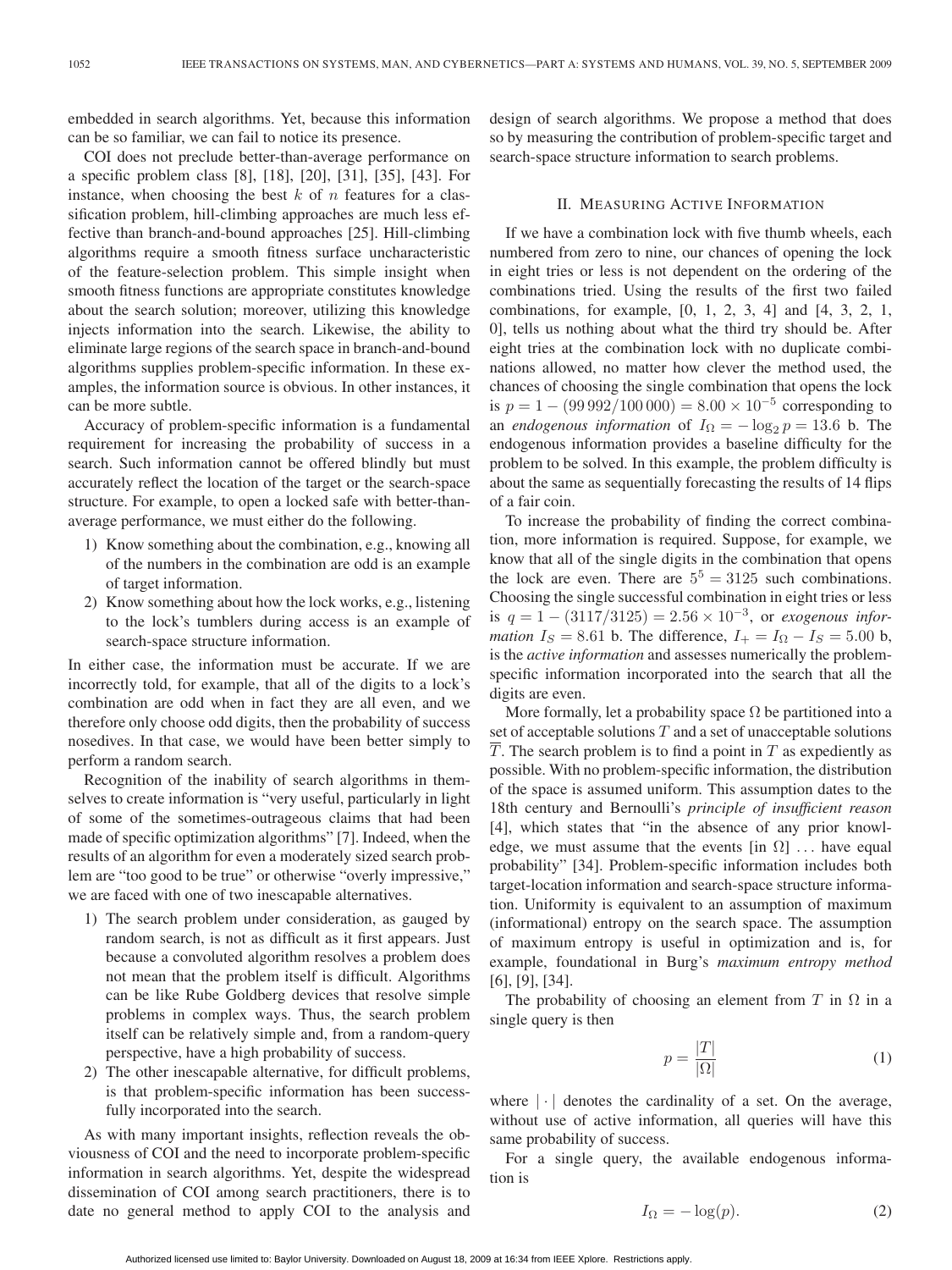Endogenous information is independent of the search algorithm used to find the target [39], [46]. To increase the probability of a search success, knowledge concerning the target location or search-space structure must be prescribed. Let  $q$  denote the probability of success of a query by incorporating into the search problem-specific information. The difficulty of the problem has changed and is characterized by the exogenous information

$$
I_S = -\log(q). \tag{3}
$$

If the problem-specific information incorporated into a search accurately reflects the target location, the probability of success of a query will increase. Thus,  $q > p$  and the corresponding exogenous information will be smaller than the endogenous information (i.e.,  $I_{\Omega} > I_{S}$ ). The difference between these two information measures we call the active information. It is conveniently represented as

$$
I_{+} = -\log\left(\frac{p}{q}\right). \tag{4}
$$

This definition satisfies important boundary criteria that are consistent with properties we expect of problem-specific information.

- 1) For a perfect search,  $q = 1$ , and the active information is  $I_+ = I_\Omega$ . The perfect search therefore extracts all available information from the search space.
- 2) If there is no improvement, the probability of success is the same as that of a random query and  $q = p$ . The active information in (4) is appropriately zero, and no knowledge of the target location or search-space structure has been successfully incorporated into the search.
- 3) If the active information degrades performance, then we can have  $q < p$  in which case the active information is negative.

As with other log-ratio measures, such as decibels, the active information measure is taken with respect to a reference or baseline, in this case the chance of success of a single random query p. Other baselines can be used.

Single queries generalize directly to multiple queries or samples. Obtaining one or more sixes in four or less rolls of a die, for example, can be considered a target  $T$  in a fourfold Cartesian product of the sample space of a single die. Thus, the sequence of four queries can be considered as a single query in this larger search space. References to a single query can therefore correspond to a number of experiments rather than a single measurement.

Active information captures numerically the problemspecific information that assists a search in reaching a target. We therefore find it convenient to use the term "active information" in two equivalent ways:

- 1) as the specific information about target location and search-space structure incorporated into a search algorithm that guides a search to a solution;
- 2) as the numerical measure for this information and defined as the difference between endogenous and exogenous information.

Search often requires numerous queries to achieve success. If Q queries are required to extract all of the available endogenous information, then the *average active information per query* is

$$
I_{\oplus} = \frac{I_{\Omega}}{Q}
$$
 bits per query.

#### III. EXAMPLES OF ACTIVE INFORMATION IN SEARCH

We next illustrate how active information can be measured and offer, as examples, the active information for search using the common tools of evolutionary search in commonly used search algorithms, including repeated queries, importance sampling, partitioned search, evolution strategy, and use of random mutation. In each case, the source of active information is identified and is then measured.

#### *A. Repeated Queries*

Multiple queries clearly contain more information than a single query. Active information is therefore introduced from repeated queries. Assuming uniformity, the probability of at least one success in Q queries without replacement is

$$
p_{wo} = 1 - \frac{(|\Omega| - Q)!}{|\Omega|!} \frac{(|\Omega| - |T|)!}{(|\Omega| - |T| - Q)!}.
$$

The NFLT states that, without added information, the probability of success on the average will be the same no matter what procedure is used to perform the Q queries. The NFLT assumes sampling without replacement [46]. For  $p \ll 1$  and  $Q \ll |\Omega|$ , sampling with and without replacement are nearly identical, and we can write to a good approximation

$$
p_{wo} \approx p_w = 1 - (1 - p)^Q.
$$
 (5)

For  $pQ \ll 1$ , we can approximate  $1 - (1 - p)^Q \approx pQ$ . Then, for  $q = p_{wo}$  in (4), we obtain the interesting result

$$
I_+ \approx \log(Q). \tag{6}
$$

When the stated assumptions apply, the active information from multiple queries is therefore independent of both the size of the sample space and the probability of success. The repeated random queries also provide diminishing returns. The active information from two queries is 1 b. The active information from 1024 queries is only 1 b more than that from 512.

#### *B. Subset Search*

A simple example of active information, due to Brillouin [5], occurs when the target is known to reside in some subset  $\Omega' \subset \Omega$ . In subset search, we know that  $T \subset \Omega' \subset \Omega$  and  $q = |T|/|\Omega'|$ . Active information is therefore introduced by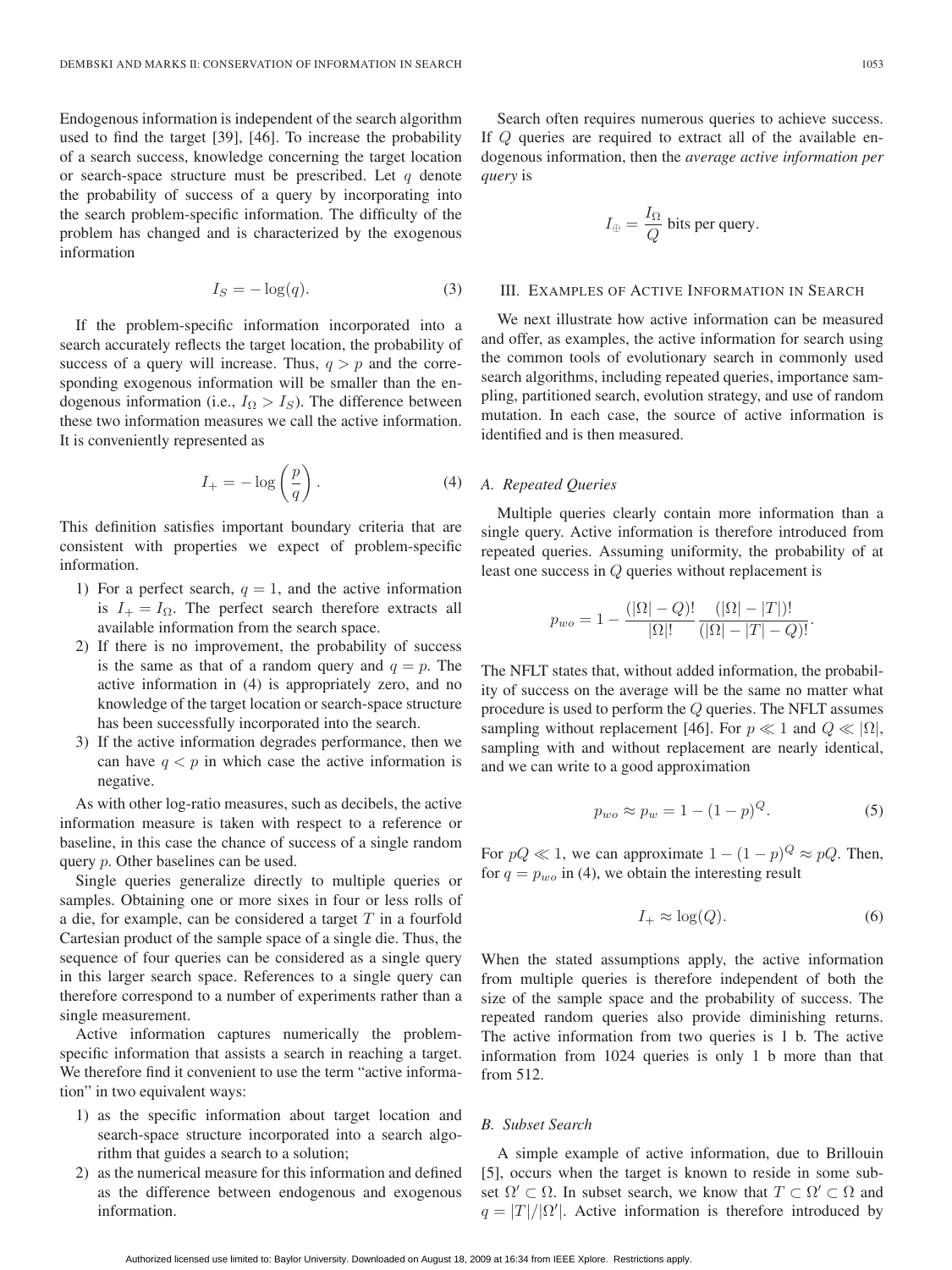

Fig. 1. Importance sampling imposes a probability structure on  $\Omega$  where more probability mass is focused around the target  $T$ . The probability of a successful search increases, and active information is introduced. Without importance sampling, the distribution over  $\Omega$  is uniform. Note that the placement of the distribution about T must be accurate. If placed at a different location in  $\Omega$ , the distribution over  $T$  can dip below uniform. The active information is then negative.

restricting the search to a smaller number of possibilities. The *Brillouin active information* is

$$
I_{+} = -\log\left(\frac{\frac{|T|}{|\Omega|}}{\frac{|T|}{|\Omega'|}}\right) = -\log\left(\frac{|\Omega'|}{|\Omega|}\right). \tag{7}
$$

Subset search is a special case of importance sampling.

#### *C. Importance Sampling*

The simple idea of *importance sampling* [42] is to query more frequently near to the target. As shown in Fig. 1, active information is introduced by variation of the distribution of the search space to one where more probability mass is concentrated about the target.

Our use of importance sampling is not conventional. The procedure is typically used to determine expected values using Monte Carlo simulation using fewer randomly generated queries by focusing attention on queries closer to the target. We are interested, rather, in locating a single point in  $T$ . The probability of doing so is

$$
q = \sum_{\vec{x} \in T} h(\vec{x}) \tag{8}
$$

where  $h(\vec{x})$  denotes the probability mass function with the outer product image  $\{q_1 \quad q_2 \quad q_3 \quad \cdots \quad q_N\}^{\times L}$ . The active information follows from substituting (8) into (4).

*Example 1:* Let the target T be the first of  $|\Omega| = 8$  possible outcomes. Then,  $p = 1/8$  and  $I_{\Omega} = 3$  b. If importance sampling is applied so that the probability of choosing the target doubles, then the resulting active information is  $I_+ = 1$  b. If importance sampling is inappropriately applied and the probability of choosing the target is half of  $p$ , then the resulting active information is negative:  $I_+ = -1$  b.

# *D. FOO*

Frequency-of-occurrence (FOO) search is applicable for searching for a sequence of  $L$  sequential elements using an alphabet of  $N$  characters. With no active information, a character must be assumed to occur at the same rate as any other character. Active information can be bettered by querying in accordance to the FOO of the characters [5], [41]. The endogenous information using a uniform distribution is

$$
I_{\Omega} = L \log_2 N. \tag{9}
$$

*A priori* knowledge that certain characters occur more frequently than others can improve the search probability. In such cases, the average information per character reduces from  $\log_2 N$  to the *average information* or *entropy* 

$$
H_N = -\sum_{n=1}^{N} p_n \log(p_n)
$$
 (10)

where  $p_n$  is the probability of choosing the *n*th character. The active information per character is then<sup>1</sup>

$$
\frac{I_+}{L} = \log_2(N) - H_N \qquad \text{bits per character.} \tag{11}
$$

If capitalization and punctuation are not used, English has an alphabet of size  $N = 27$  (26 letters and a space). Some letters, like E, occur more frequently than others, like Z. Use of FOO information reduces the entropy from  $\log_2(27) = 4.76$  b to an entropy of about  $H_N = 4.05$  b per character [5]. The active information per character is

$$
\frac{I_+}{L} = 0.709 \text{ b per character for English.} \tag{12}
$$

DNA has an alphabet of length  $N = 4$  corresponding to the four nucleotide A, C, G, and T. When equiprobable, each nucleotide therefore corresponds to 2 b of information per nucleotide. The human genome has been compressed to a rate of 1.66 b per nucleotide [27] and corresponds to an active information per nucleotide of

$$
\frac{I_+}{L} = 0.34 \text{ b per nucleotide.} \tag{13}
$$

Active FOO information can shrink the search space significantly. For  $L \gg 1$ , the *asymptotic equipartition property* [9], [41] becomes applicable. In English, for example, if the probability of choosing an  $E$  is 10%, then, as  $L$  increases, the proportion of  $E$ 's in the message will, due to the law of large numbers [33], approach 10% of the elements in the message. Let  $\ell_n$  be the number of elements in a *typical* message of length L. Then, for large L, we can approximate  $\ell_n \approx p_n L$  and

$$
L = \sum_{n=1}^{N} \ell_n.
$$
 (14)

Signals wherein (14) is approximately true are called *typical*. The approximation becomes better as  $L$  increases. For a fixed L, the number of typical signals can be significantly smaller than  $|\Omega|$ , thereby decreasing the portion of the search space requiring examination.

To see this, let  $\omega \subset \Omega$  denote the set of typical signals corresponding to given FOO probabilities. The added

<sup>&</sup>lt;sup>1</sup>This expression is recognized as the Kullback–Leibler distance between the structured search space and the uniform distribution [9].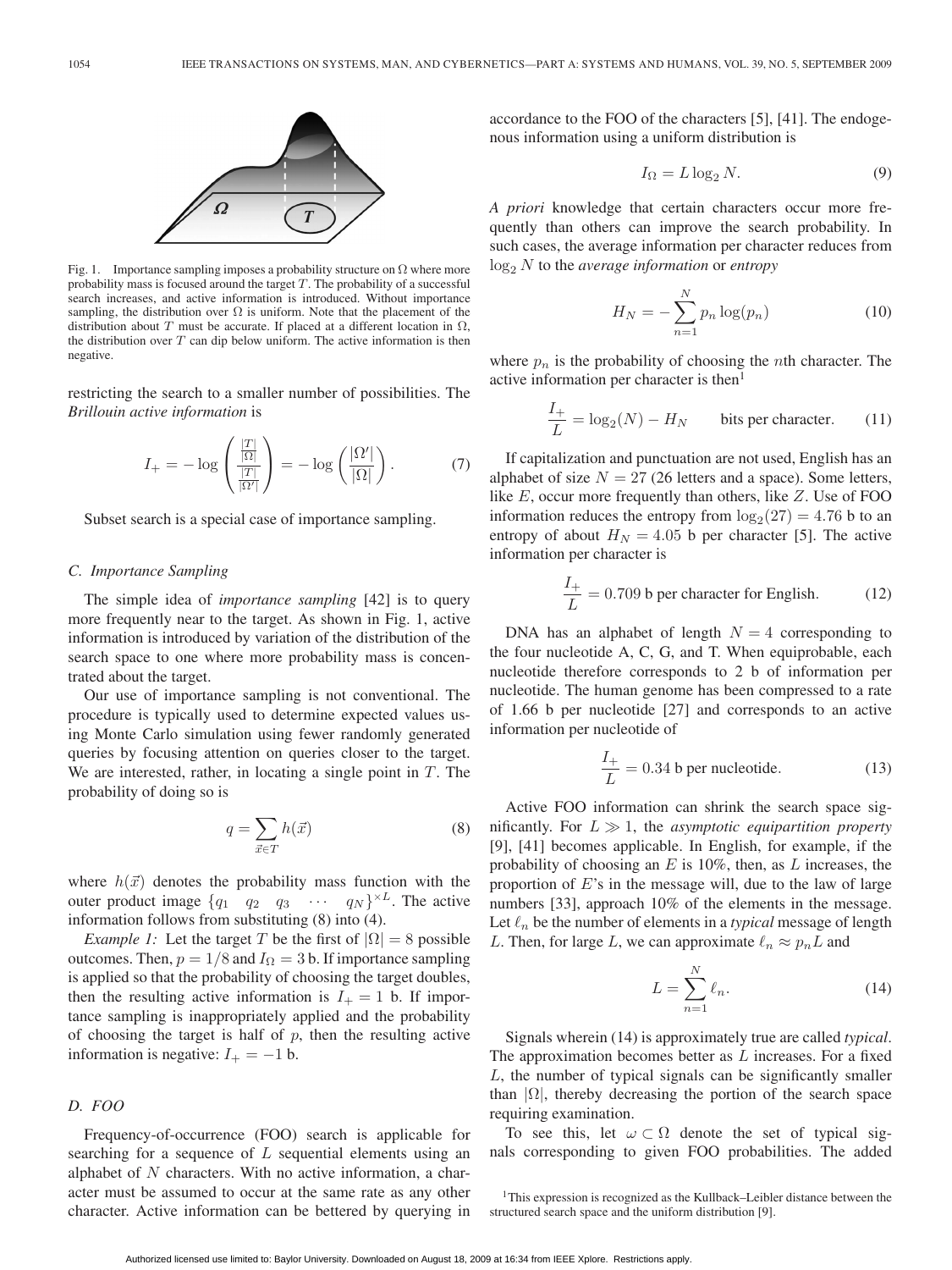FOO information reduces the size of the search space from  $|\Omega| = N^L$  to<sup>2</sup>

$$
|\omega| = 2^{LH_N} \tag{15}
$$

where  $H_N$  is measured in bits. When search is performed using the FOO, the fractional reduction of size of the search space is specified by the active information. Specifically

$$
\frac{|\omega|}{|\Omega|} = \frac{2^{LH_N}}{N^L} = 2^{-I_+}
$$
\n(16)

where  $I_+$  is measured in bits. Equation (16) is consistent with (7). For English, from (12), the reduction due to FOO information is  $|\omega|/|\Omega| = (2^{-0.709})^L = (0.612)^L$ , a factor quickly approaching zero. From (13), the same is true for the nucleotide sequence for which the effective search-space size reduces by a proportion of  $|\omega|/|\Omega| = (2^{-0.340})^L = (0.975)^L$ . In both cases, the effective reduced search space, though, will still be too large to practically search even for moderately large values of L.

Yockey [50] offers another bioinformatic application. The amino acids used in protein construction by DNA number  $N = 20$ . For a peptide sequence of length L, there are a total of  $N^L$  possible proteins. For 1-iso-cytochrome c, there are  $L = 113$  peptides and  $|\Omega| = N^L = 20^{113} = 1.04 \times 10^{147}$  possible combinations. Yockey shows, however, that active FOO information reduces the number of sequences over 36 orders of magnitude to  $6.42 \times 10^{111}$  possibilities. The search for a specific sequence using this FOO structure supplies about a quarter ( $I_+$  = 119 b) of the required ( $I_{\Omega}$  = 491 b) information. The effective search-space size is reduced by a factor of  $|\omega|/|\Omega| = 2^{-119} = 1.50 \times 10^{-36}$ . The reduced size space is still enormous.

Active information must be accurate. The asymptotic equipartition property will work only if the target sought obeys the assigned FOO. As  $L$  increases, the match between the target and FOO table must become closer and closer. The boundaries of  $\omega$  quickly harden, and any deviation of the target from the FOO will prohibit in finding the target. An extreme example is the curious novel *Gadsby* [48] which contains no letter E. Imposing a  $10\%$  FOO for an  $E$  for even a short passage in *Gadsby* will nosedive the probability of success to near zero. Negative active information can be fatal to a search.

*1) Searching a Type Class:* More restrictive than active FOO information is a message of length L where the *exact* count of each character is known but their order is not. With this information about the target, the search space shrinks even further to the space  $\varpi \subset \omega \subset \Omega$ . The cardinality of this *type class* is bounded [9].

$$
|\varpi| \le (L+1)^N. \tag{17}
$$

<sup>2</sup>The derivation is standard [9], [41], [50]. The number of ways  $\{\ell_n | 1 \leq$  $n \leq N$ } objects can be arranged is given by the multinomial coefficient  $|\omega| =$  $L!/\prod_{n=1}^{N} \ell_n!$ . For large M, from Stirling's formula,  $\ln M! \to M \ln M$  and  $|\omega| \approx e^{L \ln L} \exp\left(\prod_{n=1}^{N} \ell_n \ln \ell_n\right)$ . Applying (14) gives  $|\omega| \approx e^{L H_N}$  where the entropy is measured in nats. A nat is the unit of information when a natural log is used, for example, in (2). When measured in bits  $(\log_2)$ , we obtain (15). From this inequality, we can bind the active information. From (7)

$$
I_{+} = -\log\left(\frac{|\varpi|}{|\Omega|}\right) \ge -\log\left(\frac{(L+1)^{N}}{N^{L}}\right) = I_{\Omega} - N\log(L+1)
$$
\n(18)

where we have used (9).

## *E. Partitioned Search*

*Partitioned search* [12] is a "divide and conquer" procedure best introduced by example. Consider the  $L = 28$  character phrase

$$
METHINKS * IT * IS * LIKE * A * WEASEL.
$$
 (19)

Suppose that the result of our first query of  $L = 28$  characters is

SCTIONER 
$$
\ast
$$
 IYRANOTTULOVE  $\ast$  SAM. (20)

Two of the letters {**E**, **S**} are in the correct position. They are shown in a bold font. In partitioned search, our search for these letters is finished. For the incorrect letters, we select 26 new letters and obtain

$$
OOT * DENGISEDESET * ERA * NETSIL.
$$
 (21)

Five new letters are found, bringing the cumulative tally of discovered characters to {**T**, **S**, **E**, ∗, **E**, **S**,**L**}. All seven characters are ratcheted into place. The 19 new letters are chosen, and the process is repeated until the entire target phrase is found.

Assuming uniformity, the probability of successfully identifying a specified letter with sample replacement at least once in Q queries is  $1 - (1 - 1/N)^Q$ , and the probability of identifying all  $L$  characters in  $Q$  queries is

$$
q = \left(1 - \left(1 - \left(\frac{1}{N}\right)\right)^{Q}\right)^{L}.
$$
 (22)

For the alternate search using purely random queries of the entire phrase, a sequence of  $L$  letters is chosen. The result is either a success and matches the target phrase, or does not. If there is no match, a completely new sequence of letters is chosen. To compare partitioned search to purely random queries, we can rewrite (5) as

$$
p = 1 - \left(1 - \left(\frac{1}{N}\right)^L\right)^Q.
$$
 (23)

For  $L = 28$  and  $N = 27$  and moderate values of Q, we have  $p \ll q$  corresponding to a large contribution of active information. The active information is due to knowledge of partial solutions of the target phrase. Without this knowledge, the entire phrase is tagged as "wrong" even if it differs from the target by one character.

The enormous amount of active information provided by partitioned search is transparently evident when the alphabet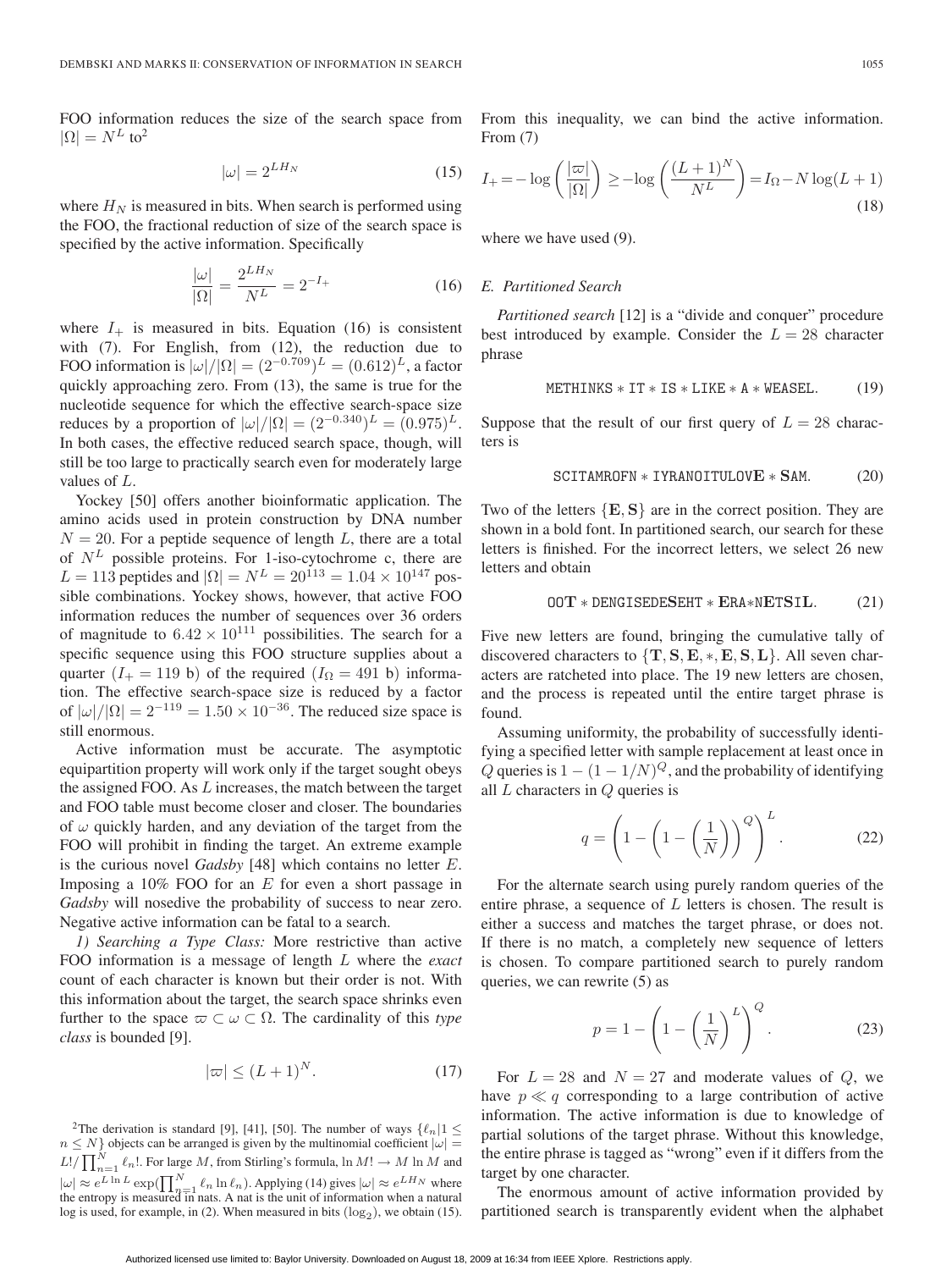is binary. Then, independent of  $L$ , convergence can always be performed in two steps. From the first query, the correct and incorrect bits are identified. The incorrect bits are then complemented to arrive at the correct solution. Generalizing to an alphabet of  $N$  characters, a phrase of arbitrary length L can always be identified in, at most,  $N - 1$  queries. The first character is offered, and the matching characters in the phrase are identified and frozen in place. The second character is offered, and the process is repeated. After repeating the procedure  $N - 1$  times, any phrase characters not yet identified must be the last untested element in the alphabet.

Partitioned search can be applied at different granularities. We can, for example, apply partitioned search to entire words rather than individual letters. Let there be W words each with  $L/W$  characters each. Then, partitioned search probability of success after Q queries is

$$
p_W = \left(1 - \left(1 - N^{-L/W}\right)^Q\right)^W.
$$
 (24)

Equations (22) and (23) are special cases for  $W = L$  and  $W = 1$ . If  $N^{-L/W} \ll 1$ , we can make the approximation  $p_W \approx Q^W N^{-L}$  from which it follows that the active information is

$$
I_{+} \approx W \log_2 Q. \tag{25}
$$

With reference to  $(6)$ , the active information is that of W individual searches: one for each word.

#### *F. Random Mutation*

In random mutation, the active information comes from the following sources.

- 1) Choosing the most fit among mutated possibilities. The active information comes from knowledge of the fitness.
- 2) As is the case of prolonged random search, in the sheer number of offspring. In the extreme, if the number of offspring is equal to the cardinality of the search space and all different, a successful search can be guaranteed.

We now offer examples of measuring the active information for these sources of mutation-based search procedures.

*1) Choosing the Fittest of a Number of Mutated Offspring:* In evolutionary search, a large number of offspring is often generated, and the more fit offspring are selected for the next generation. When some offspring are correctly announced as more fit than others, external knowledge is being applied to the search, giving rise to active information. As with the child's game of finding a hidden object, we are being told, with respect to the solution, whether we are getting "colder" or "warmer" to the target.

Consider the special case where a single parent gives rise to  $\Phi$  children. The single child with the best fitness is chosen and used as the parent for the next generation. If there is even a small chance of improvement by mutation, the number of children can always be chosen to place the chance of improvement arbitrarily close to one. To show this, let  $\Delta \kappa$ be the improvement in fitness. Let the cumulative distribution of  $\Delta \kappa$  be  $F_{\Delta \kappa}(x) = \Pr[\Delta \kappa \leq x]$ . Requiring there be some



Fig. 2. Twenty-five emulations of optimization using simple mutation as a function of the number of generations. The bold line is (28) with  $k_0 = 0$ . One parent births two children, the fittest of which is kept. There are cases where the fitness decreases, but they are rare. Parameters are  $\bar{L} = 100$  and  $\mu = 0.00005$ .

chance that a single child will have a better fitness is assured by requiring  $Pr[\Delta \kappa > 0] > 0$  or, equivalently,  $F_{\Delta \kappa}(0) < 1$ . Generate Φ children, and choose the single fittest. The resulting change of fitness will be  $\Delta \kappa_{\text{max}} = \max_{1 \le \varphi \le \Phi} \Delta \kappa_{\varphi}$ , where  $\Delta \kappa_{\varphi}$  is the change in fitness of child  $\varphi$ . It follows that  $F_{\Delta \kappa_{\text{max}}}(x) =$  $F_{\Delta\kappa}^{\Phi}(x)$  so that the probability the fitness increases is

$$
Pr[\Delta \kappa_{\text{max}} > 0] = 1 - F^{\Phi}_{\Delta \kappa}(0). \tag{26}
$$

Since  $F_{\Delta \kappa}(0) < 1$ , this probability can be placed arbitrarily close to one by choosing a large enough number of children Φ. If we define success of a single generation as better fitness, the active information of having  $\Phi$  children as opposed to one is

$$
I_{+} = -\log\left(\frac{1 - F^{\Phi}_{\Delta\kappa}(0)}{1 - F_{\Delta\kappa}(0)}\right). \tag{27}
$$

*2) Optimization by Mutation:* Optimization by mutation, a type of stochastic search, discards mutations with low fitness and propagates those with high fitness. To illustrate, consider a single-parent version of a simple mutation algorithm analyzed by McKay [32]. Assume a binary  $(N = 2)$  alphabet and a phrase of  $L$  bits. The first query consists of  $L$  randomly selected binary digits. We mutate the parent with a bit-flip probability of  $\mu$  and form two children. The fittest child, as measured by the Hamming distance from the target, serves as the next parent, and the process is repeated. Choosing the fittest child is the source of the active information. When  $\mu \ll 1$ , the search is a simple Markov birth process [34] that converges to the target.

To show this, let  $k[n]$  be the number of correct bits on the *n*th iteration. For an initialization of  $k_0$ , we show in the Appendix that the expected value of this iteration is

$$
\overline{k[n]} = k_0 + (L - k_0) (1 - (1 - 2\mu)^n)
$$
 (28)

where the overbar denotes expectation. Example simulations are shown in Fig. 2.

The endogenous information of the search is  $I_{\Omega} = L$  bits. Let us estimate that this information is achieved by a perfect search in G generations when  $k[G] = \alpha L$  and  $\alpha$  is very close to one. Assume  $k_0 = \beta L$ . Then

$$
G = \frac{\log(1 - \alpha) - \log(1 - \beta)}{\log(1 - 2\mu)}.
$$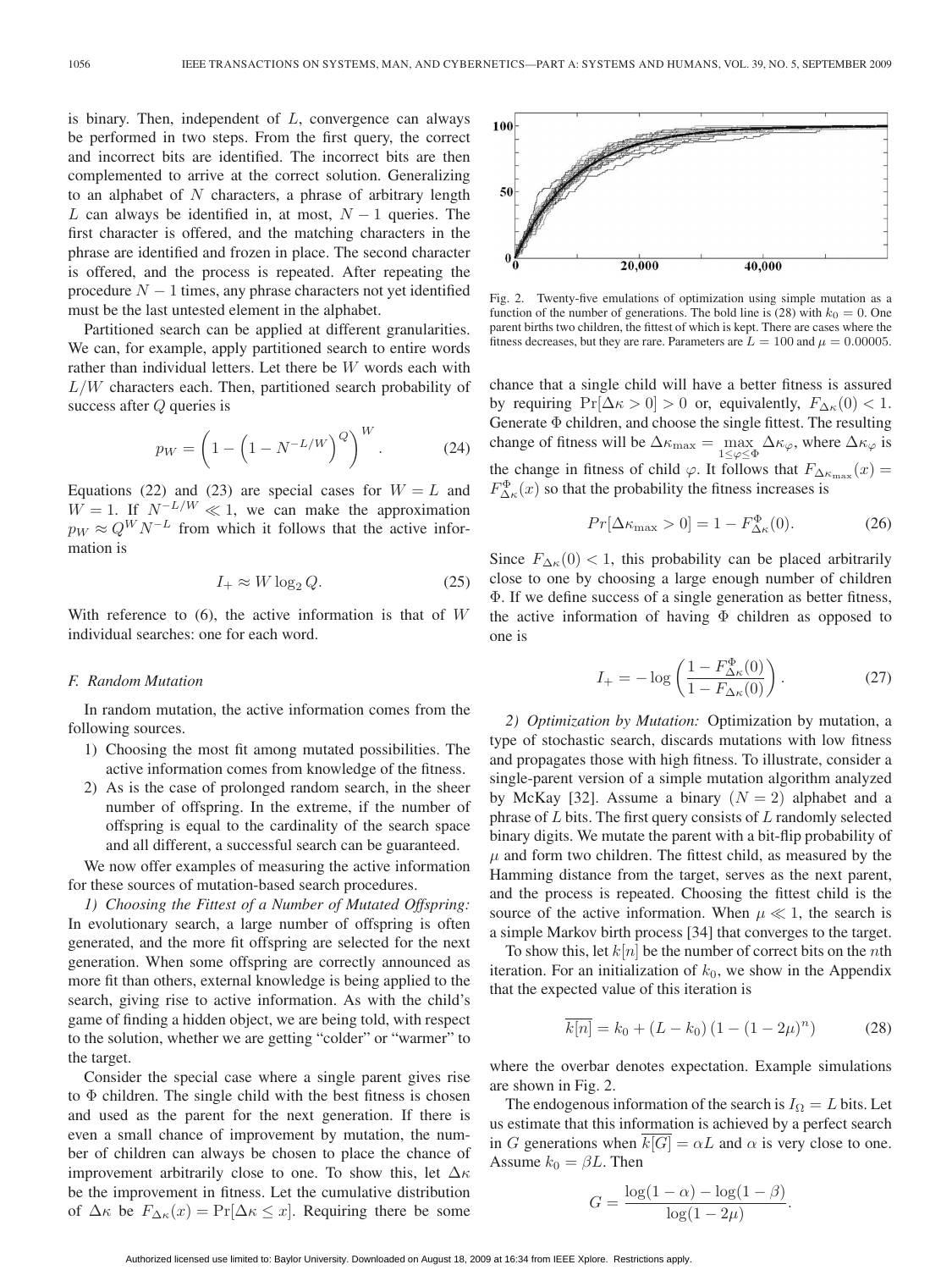A reasonable assumption is that half of the initially chosen random bits are correct, and  $\beta = 1/2$ . Set  $\alpha = (L - (1/2))/L$ . Then, since the number of queries is  $Q = 2G$ , the number of queries for a perfect search  $(I_{+} = I_{\Omega})$  is

$$
Q \simeq \frac{2\log(L)}{\log(1 - 2\mu)}.
$$

The average active information per query is thus

$$
I_{\oplus} \simeq \frac{L}{\log(L)} \log(1 - 2\mu)
$$

or, since  $ln(1-2\mu) \simeq -2\mu$  for  $\mu \ll 1$ 

$$
I_{\oplus} \simeq \frac{2\mu L}{\ln(L)}.
$$

For the example shown in Fig. 2,  $I_{\oplus} \approx 0.0022$  b per query.

*3) Optimization by Mutation With Elitism:* Optimization by mutation with elitism is the same as optimization by mutation in Section III-F2 with the following change. One mutated child is generated. If the child is better than the parent, it replaces the parent. If not, the child dies, and the parent tries again. Typically, this process gives birth to numerous offspring, but we will focus attention on the case of a single child. We will also assume that there is a single bit flip per generation.

For  $L$  bits, assume that there are  $k$  matches to the target. The chance of improving the fitness is a Bernoulli trial with probability  $(N - k)/N$ . The number of Bernoulli trials before a success is geometric random variable equal to the reciprocal  $N/(N - k)$ . We can use this property to map the convergence of optimization by mutation with elitism. For discussion's sake, assume we start with an estimate that is opposite of the target at every bit. The initial Hamming distance between the parent and the target is thus  $L$ . The chance of an improvement on the first flip is one, and the Hamming distance decreases to  $L - 1$ . The chance of the second bit flip to improve the fitness is  $L/(L -$ 1). We expect  $L/(L - 1)$  flips before the next improvements. The sum of the expected values to achieve a fitness of  $L - 2$  is therefore

$$
\text{flips}(L-2) = 1 + \frac{L}{L-1}.
$$

Likewise

# flips
$$
(L-3) = 1 + \frac{L}{L-1} + \frac{L}{L-2}
$$

or, in general

# flips
$$
(L - \ell) = \sum_{m=0}^{\ell-1} \frac{L}{L - m}.
$$
 (29)

It follows that

$$
\#\text{ flips}(L - \ell) = L[\mathcal{H}_L - \mathcal{H}_{L - \ell}] \tag{30}
$$



Fig. 3. One thousand implementations of optimization by mutation with elitism for  $L = 131$  b.



Fig. 4. Average of the curves shown in Fig. 3 superimposed on the stair-step curve from (30). The two are nearly graphically indistinguishable.

where $3$ 

$$
\mathcal{H}_L = \sum_{k=1}^L \frac{1}{k}
$$

is the Lth harmonic number [3]. Simulations are shown in Fig. 3, and a comparison of their average with (30) is in Fig. 4. For  $\ell = L$ , we have a perfect search and

$$
\#\text{ flips}(0) = L\mathcal{H}_L.
$$

Since the endogenous information is  $L$  bits, the active information per query is therefore

$$
I_{\oplus} = \frac{1}{\mathcal{H}_L}
$$
 bits per query.

This is shown in Fig. 5.

# *G. Stair-Step Search*

By stair-step search, we mean building on more probable search results to achieve a more difficult search. Like partitioned search, active information is introduced through knowledge of partial solutions of the target.

We give an example of stair-step search using FOO. Consider the following sequence of  $K = 3$  phrases:

- 1) STONE\_;
- 2) TEN\_TOES\_;
- 3) \_TENSE\_TEEN\_TOOTS\_ONE\_TONE\_TEST\_SET\_.

<sup>3</sup>The conventional notation for the Lth harmonic number is  $H_L$ . We use  $\mathcal{H}_L$ to avoid any confusion with the symbol for entropy.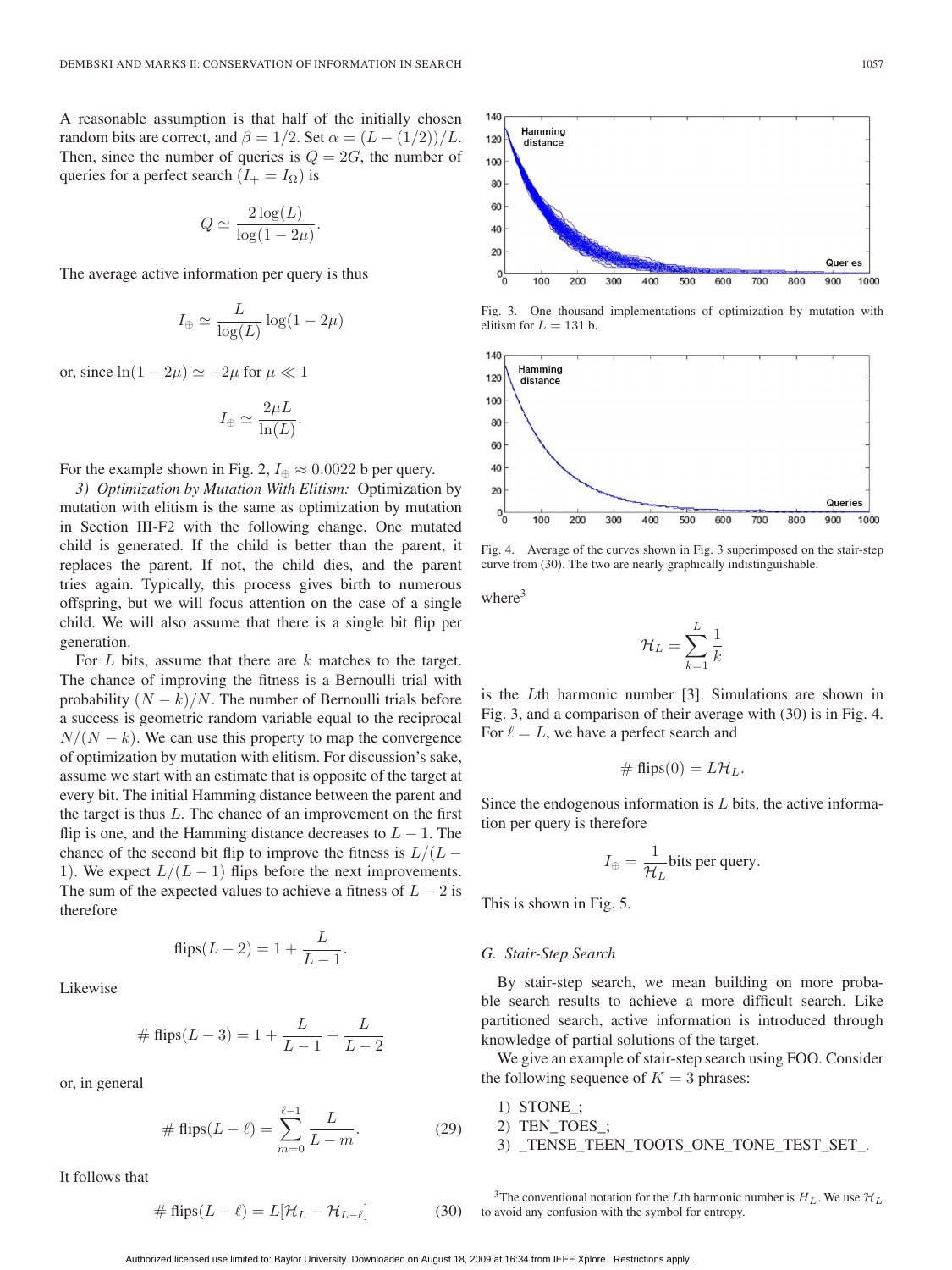

Fig. 5.  $1/\mathcal{H}_L$  is the active information per query for optimization by mutation with elitism for a bit string of duration L. A plot of  $1/\mathcal{H}_L$  versus L is shown here. The asymptote follows from  $\mathcal{H}_L \longrightarrow \ln(L) + \gamma$  as  $L \to \infty$  where  $\gamma = 0.5772156649...$  is the Euler–Mascheroni constant.

The first phrase establishes the characters used. The second establishes the FOO of the characters. The third has the same character FOO as the second but is longer. From an  $N = 27$ letter alphabet, the final phrase contains  $I_{\Omega} = 36 \log_2 27 =$ 171 b of endogenous information. To find this phrase, we will first search for phrase 1 until a success is achieved. Then, using the FOO of phrase 1, search for phrase 2. The FOO of phrase 2 is used to search for phrase 3.

Generally, let  $p_n[k]$  be the probability of the *n*th character in phrase  $k$  and let the probability of achieving success for the all of the first k phrases be  $P_k = \Pr[k, k-1, k-2, \ldots, 1].$ Then

$$
P_k = P_{k|k-1} P_{k-1} \tag{31}
$$

where the conditional probability is  $P_{k|k-1} = \Pr[k|k-1, k-1]$ 2,..., 1]. The process is first-order Markov and can be written as

$$
P_{k|k-1} = \Pr[k|k-1] = \prod_{n=1}^{N} p_n^{\ell_n[k]}[k-1]
$$
 (32)

where  $\ell_n[k] = L_k p_n[k]$  is the occurrence count of the *n*th letter in the kth phrase and  $L_k$  is the total number of letters in the kth phrase. Define the information required to find the kth phrase by  $I_k = -\log(P_k)$ . From (31) and (32), it follows that

$$
I_k = I_{k-1} + L_k H(k, k-1)
$$
\n(33)

where the cross entropy between phrase k and  $k - 1$  is [32]

$$
H(k, k-1) = \sum_{n=1}^{N} p_n[k] \log_2 p_n[k-1].
$$
 (34)

The solution to the difference equation in (33) is

$$
I_K = \sum_{k=1}^{K} L_k H(k, k-1)
$$
 (35)

where  $H(1, 0) := H(1)$ . The active information follows as

$$
I_{+} = I_{\Omega} - I_{K}.\tag{36}
$$

Use of the  $K = 3$  phrase sequence in our example yields  $I<sub>K</sub> = 142$  b corresponding to an overall active information of  $I_+ = 29$  b. Interestingly, we do better by omitting the second phrase and going directly from the first to the third phrase. The active information increases to  $I_+ = 50$  b.<sup>4</sup> Each stair step costs information so that a step's contribution to the solution must be weighed against the cost.

# IV. CRITIQUING EVOLUTIONARY-SEARCH ALGORITHMS

Christensen and Oppacher [7] note the "sometimesoutrageous claims that had been made of specific optimization algorithms." Their concern is well founded. In computer simulations of evolutionary search, researchers often construct a complicated computational software environment and then evolve a group of agents in that environment. When subjected to rounds of selection and variation, the agents can demonstrate remarkable success at resolving the problem in question. Often, the claim is made, or implied, that the search algorithm deserves full credit for this remarkable success. Such claims, however, are often made as follows: 1) without numerically or analytically assessing the endogenous information that gauges the difficulty of the problem to be solved and 2) without acknowledging, much less estimating, the active information that is folded into the simulation for the search to reach a solution.

#### *A. Monkey at a Typewriter*

A "monkey at a typewriter" is often used to illustrate the viability of random evolutionary search. It also illustrates the need for active information in even modestly sized searches. Consider the production of a specified phrase by randomly selecting an English alphabet of  $N = 27$  characters (26 letters and a space). For uniform probability, the chance of randomly generating a message of length L is  $p = N^{-L}$ . The chances are famously small. Presentation of each string of L characters requires  $-\log_2(p)$  b of information. The expected number of repeated Bernoulli trials (with replacement) before achieving a success is a geometric random variable with mean

$$
Q = \frac{1}{p} \text{ queries.} \tag{37}
$$

Thus, in the search for a specific phrase, we would expect to use

$$
B = \frac{-\log_2(p)}{p} = N^L \log_2 N^L \text{ bits.}
$$
 (38)

4Deleting the first phrase also increases the active information—but by not as much. If the second phrase is searched using a uniform prior, then the added information for finding the third phrase is  $I_+ = 38$  b.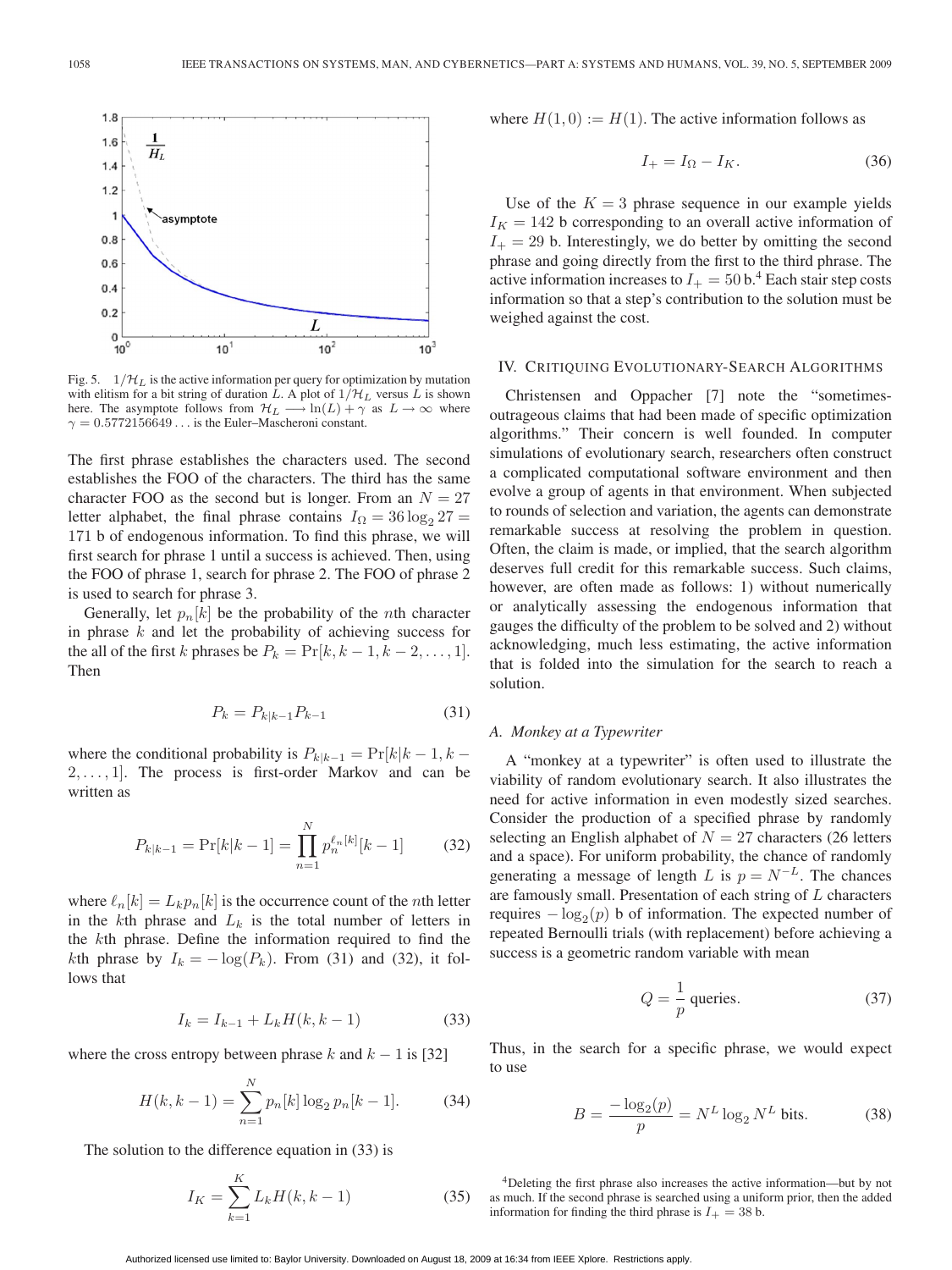

Fig. 6. For  $N = 27$ , the number of bits B expected for a search of a phrase of length L. From (38), as  $L \to \infty$ , we have the asymptote  $\log(B) \to L \log N$ . This explains the linear appearance of this plot.

Astonishingly, for  $N = 27$ , searching for the  $L = 28$  character message in (19) with no active information requires on average  $B = 1.59 \times 10^{42}$  b—more than the mass of 800 million suns in grams [11]. For  $B = 10^{100}$  b, more than there are atoms in the universe, solving the transcendental equation in (38) reveals a search capacity for a phrase of a length of only  $L = 68$  characters. Even in a multiverse of  $10^{1000}$ universes the same size as ours, a search can be performed for only  $L = 766$  characters. A plot of the number of bits B versus phrase length L is shown in Fig. 6 for  $N = 27$ .

Active information is clearly required in even modestly sized searches.

Moore's law will not soon overcome these limitations. If we can perform an exhaustive search for a  $B$  bit target in 1 h, then, if the computing speed doubles, we will be able to search for  $B + 1$  b in the same time period. In the faster mode, we search for  $B$  bits when the new bit is one, and then for  $B$  more bits when the new bit is zero. Each doubling of computer speed therefore increases our search capabilities in a fixed period of time by only 1 b. Likewise, for  $P$  parallel evaluations, we are able to add only  $\log_2 P$  b to the search. Thus, 1024 machines operating in parallel adds only 10 b. Quantum computing can reduce search by a square root [17], [24]. The reduction can be significant but is still not sufficient to allow even moderately sized unassisted searches.

# V. CONCLUSION

Endogenous information represents the inherent difficulty of a search problem in relation to a random-search baseline. If any search algorithm is to perform better than random search, active information must be resident. If the active information is inaccurate (negative), the search can perform worse than random. Computers, despite their speed in performing queries, are thus, in the absence of active information, inadequate for resolving even moderately sized search problems. Accordingly, attempts to characterize evolutionary algorithms as creators of novel information are inappropriate. To have integrity, search algorithms, particularly computer simulations of evolutionary search, should explicitly state as follows: 1) a numerical measure of the difficulty of the problem to be solved, i.e., the endogenous information, and 2) a numerical measure of the amount of problem-specific information resident in the search algorithm, i.e., the active information.

#### APPENDIX

Derivation of (28) in Section III-F2.

Since  $\mu \ll 1$ , terms of order  $\mu^2$  and higher are discarded. Let  $Z_{k[n]}[n]$  be the number of correct bits that become incorrect on the  $n$ th iteration. We then have the conditional probability

$$
\Pr\left[Z[n] = q|k[n]\right]
$$
\n
$$
= \begin{cases}\n(1 - \mu)^{k[n]} \approx 1 - \mu k[n], & q = 0 \\
\mu k[n](1 - \mu)^{N - k[n] - 1} \approx \mu k[n], & q = 1 \\
0, & \text{otherwise.} \n\end{cases}
$$
\n(39)

Similarly, let  $O[n]$  be the number of incorrect bits that become correct on the nth iteration. Then

$$
\Pr\left[O[n] = q|k[n]\right] \approx \begin{cases} 1 - \mu\left(N - k[n]\right), & q = 0\\ \mu\left(N - k[n]\right), & q = 1\\ 0, & \text{otherwise.} \end{cases}
$$
(40)

For a given  $k[n]$ ,  $O[n]$  and  $Z[n]$  are independent Bernoulli random variables. The total chance in fitness is

$$
\Delta k[n] = Z[n] - O[n].\tag{41}
$$

Since  $\mu \ll 1$ , the random variable  $\Delta k[n]$  can take on values of  $(-1, 0, 1)$ . The parent is mutated twice, and two mutated children are birthed with fitness changes  $\Delta k_1[n]$  and  $\Delta k_2[n]$ . The child with the highest fitness is kept as the parent for the next generation which has a fitness of

$$
k[n+1] = k[n] + \Delta \varkappa[n] \tag{42}
$$

where  $\Delta \varkappa[n] = \max(\Delta k_1[n], \Delta k_2[n])$ . It then follows that

$$
\Pr[\Delta \varkappa = q|k] \n\approx \begin{cases}\n2(L - k)\mu(1 - L\mu) + (L - k)\mu^2 k, & q = 1 \\
2(1 - L\mu)k\mu + (1 - L\mu)^2, & q = 0 \\
k^2 \mu^2, & q = -1\n\end{cases}
$$
\n(43)

where we have used a more compact notation, e.g.,  $k[n] = k$ . Ridding the equation of  $\mu^2$  terms gives

$$
\Pr[\Delta \varkappa = q|k] \approx \begin{cases} 2(L-k)\mu, & q=1\\ 1-2(L-k)\mu, & q=0\\ 0, & q=-1. \end{cases}
$$
(44)

Thus, for  $\mu \ll 1$ , there is a near-zero probability of generating a lower fitness, since doing so requires both offspring to be of a lower fitness and has a probability on the order of  $\mu^2$ .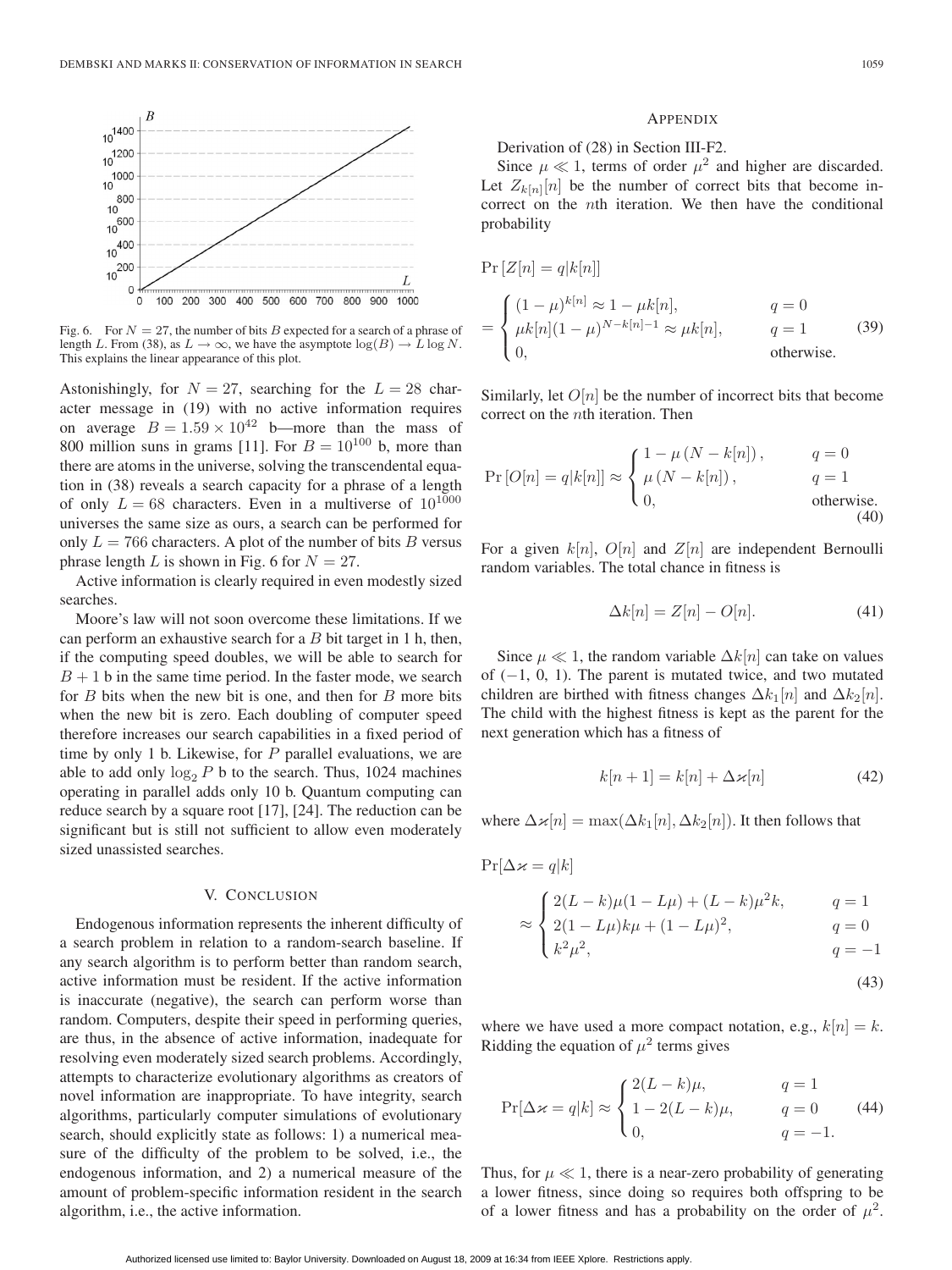The mutation search is then recognized as a Markov birth process.

The conditional expected value of (44) is  $E[\Delta \varkappa |k] = 2(L$ k) $\mu$ . We can then take the expectation of (42) and write  $k[n+1] = k[n] + 2(L - k[n])\mu$  or, equivalently,  $k[n+1] =$  $(1 - 2\mu)k[n] + 2L\mu$ , where the overline denotes expectation. The solution of this first-order difference equation is (28).

#### **REFERENCES**

- [1] H. M. Abbas and M. M. Bayoumi, "Volterra-system identification using adaptive real-coded genetic algorithm," *IEEE Trans. Syst., Man, Cybern. A, Syst., Humans*, vol. 36, no. 4, pp. 671–684, Jul. 2006.
- [2] S. Agrawal, Y. Dashora, M. K. Tiwari, and Y.-J. Son, "Interactive particle swarm: A pareto-adaptive metaheuristic to multiobjective optimization," *IEEE Trans. Syst., Man, Cybern. A, Syst., Humans*, vol. 38, no. 2, pp. 258–277, Mar. 2008.
- [3] M. Aigner, *Discrete Mathematics*. Providence, RI: Amer. Math. Soc., 2007.
- [4] J. Bernoulli, "Ars conjectandi (the art of conjecturing)," Tractatus De Seriebus Infinitis1713.
- [5] L. Brillouin, *Science and Information Theory*. New York: Academic, 1956.
- [6] J. P. Burg, "Maximum entropy spectral analysis," Ph.D. dissertation, Stanford Univ., Stanford, CA, May, 1975.
- [7] S. Christensen and F. Oppacher, "What can we learn from no free lunch? A first attempt to characterize the concept of a searchable," in *Proc. Genetic Evol. Comput.*, 2001, pp. 1219–1226.
- [8] T.-Y. Chou, T.-K. Liu, C.-N. Lee, and C.-R. Jeng, "Method of inequality-based multiobjective genetic algorithm for domestic daily aircraft routing," *IEEE Trans. Syst., Man, Cybern. A, Syst., Humans*, vol. 38, no. 2, pp. 299–308, Mar. 2008.
- [9] T. M. Cover and J. A. Thomas, *Elements of Information Theory*, 2nd ed. New York: Wiley-Interscience, 2006.
- [10] J. C. Culberson, "On the futility of blind search: An algorithmic view of 'no free lunch'," *Evol. Comput.*, vol. 6, no. 2, pp. 109–127, 1998.
- [11] J. D. Cutnell and J. W. Kenneth, *Physics*, 3rd ed. New York: Wiley, 1995.
- [12] R. Dawkins, *The Blind Watchmaker: Why the Evidence of Evolution Reveals a Universe Without Design*. New York: Norton, 1996.
- [13] S. Droste, T. Jansen, and I. Wegener, "Perhaps not a free lunch but at least a free appetizer," in *Proc. 1st GECCO*, pp. 833–839.
- [14] R. C. Eberhart, Y. Shi, and J. Kennedy, *Swarm Intelligence*. San Mateo, CA: Morgan Kaufmann, 2001.
- [15] T. M. English, "Some information theoretic results on evolutionary optimization," in *Proc. CEC*, Jul. 6–9, 1999, vol. 1, p. 795.
- [16] M. S. Fadali, Y. Zhang, and S. J. Louis, "Robust stability analysis of discrete-time systems using genetic algorithms," *IEEE Trans. Syst., Man, Cybern. A, Syst., Humans*, vol. 29, no. 5, pp. 503–508, Sep. 1999.
- [17] L. K. Grover, "A fast quantum mechanical algorithm for data search," in *Proc. ACM Symp. Theory Comput.*, 1996, pp. 212–219.
- [18] P. Guturu and R. Dantu, "An impatient evolutionary algorithm with probabilistic tabu search for unified solution of some NP-hard problems in graph and set theory via clique finding," *IEEE Trans. Syst., Man, Cybern. B, Cybern.*, vol. 38, no. 3, pp. 645–666, Jun. 2008.
- [19] T. D. Gwiazda, *Genetic Algorithms Reference*: Tomasz Gwiazda, 2006.
- [20] J. S. Gyorfi and C.-H. Wu, "An efficient algorithm for placement sequence and feeder assignment problems with multiple placement-nozzles and independent link evaluation," *IEEE Trans. Syst., Man, Cybern. A, Syst., Humans*, vol. 38, no. 2, pp. 437–442, Mar. 2008.
- [21] M. J. Healy, The Boeing Company, Personal Communication.
- [22] S.-Y. Ho, H.-S. Lin, W.-H. Liauh, and S.-J. Ho, "OPSO: Orthogonal particle swarm optimization and its application to task assignment problems," *IEEE Trans. Syst., Man, Cybern. A, Syst., Humans*, vol. 38, no. 2, pp. 288–298, Mar. 2008.
- [23]  $\hat{Y}$ .-C. Ho and D. L. Pepyne, "Simple explanation of the no free lunch theorem," in *Proc. 40th IEEE Conf. Decision Control*, Orlando, FL, 2001, pp. 4409–4414.
- [24] Y.-C. Ho, Q.-C. Zhao, and D. L. Pepyne, "The no free lunch theorems: Complexity and security," *IEEE Trans. Autom. Control*, vol. 48, no. 5, pp. 783–793, May 2003.
- [25] C. A. Jensen, R. D. Reed, R. J. Marks, II, M. A. El-Sharkawi, J.-B. Jung, R. T. Miyamoto, G. M. Anderson, and C. J. Eggen, "Inversion of feedforward neural networks: Algorithms and applications," *Proc. IEEE*, vol. 87, no. 9, pp. 1536–1549, Sep. 1999.
- [26] M. Koppen, D. H. Wolpert, and W. G. Macready, "Remarks on a recent paper on the 'no free lunch' theorems," *IEEE Trans. Evol. Comput.*, vol. 5, no. 3, pp. 295–296, Jun. 2001.
- [27] G. Korodi, I. Tabus, J. Rissanen, and J. Astola, "DNA sequence compression," *IEEE Signal Process. Mag.*, vol. 47, no. 1, pp. 47–53, Jan. 2007.
- [28] C.-Y. Lee, "Entropy—Boltzmann selection in the genetic algorithms," *IEEE Trans. Syst., Man, Cybern. B, Cybern.*, vol. 33, no. 1, pp. 138–149, Feb. 2003.
- [29] R. E. Lenski, C. Ofria, R. T. Pennock, and C. Adami, "The evolutionary origin of complex features," *Nature*, vol. 423, no. 6936, pp. 139–144, May 8, 2003.
- [30] Y. Li and C. O. Wilke, "Digital evolution in time-dependent fitness landscapes," *Artif. Life*, vol. 10, no. 2, pp. 123–134, Apr. 2004.
- [31] B. Liu, L. Wang, and Y.-H. Jin, "An effective PSO-based memetic algorithm for flow shop scheduling," *IEEE Trans. Syst., Man, Cybern. B, Cybern.*, vol. 37, no. 1, pp. 18–27, Feb. 2007.
- [32] D. J. C. MacKay, *Information Theory, Inference and Learning Algorithms*. Cambridge, U.K.: Cambridge Univ. Press, 2002.
- [33] R. J. Marks, II, *Handbook of Fourier Analysis and Its Application*. London, U.K.: Oxford Univ. Press, 2009.
- [34] A. Papoulis, *Probability, Random Variables, and Stochastic Processes*, 3rd ed. New York: McGraw-Hill, 1991, pp. 537–542.
- [35] U. S. Putro, K. Kijima, and S. Takahashi, "Adaptive learning of hypergame situations using a genetic algorithm," *IEEE Trans. Syst., Man, Cybern. A, Syst., Humans*, vol. 30, no. 5, pp. 562–572, Sep. 2000.
- [36] R. D. Reed and R. J. Marks, II, *Neural Smithing: Supervised Learning in Feedforward Artificial Neural Networks*. Cambridge, MA: MIT Press, 1999.
- [37] K. Takita and Y. Kakazu, "Automatic agent design based on gate growthapplication to wall following problem," in *Proc. 37th Int. Session Papers SICE Annu. Conf.*, Jul. 29–31, 1998, pp. 863–868.
- [38] F. Rojas, C. G. Puntonet, M. Rodriguez-Alvarez, I. Rojas, and R. Martin-Clemente, "Blind source separation in post-nonlinear mixtures using competitive learning, Simulated annealing, and a genetic algorithm," *IEEE Trans. Syst., Man, Cybern. C, Appl. Rev.*, vol. 34, no. 4, pp. 407–416, Nov. 2004.
- [39] C. Schaffer, "A conservation law for generalization performance," in *Proc. 11th Int. Conf. Mach. Learn.*, H. Hirsh and W. W. Cohen, Eds., 1994, pp.259–265.
- [40] T. D. Schneider, "Evolution of biological information," *Nucleic Acids Res.*, vol. 28, no. 14, pp. 2794–2799, Jul. 2000.
- [41] C. E. Shannon, "A mathematical theory of communication," *Bell Syst. Tech. J.*, vol. 27, pp. 379–423, Jul./Oct. 1948, and 623-656.
- [42] R. Srinivasan, *Importance Sampling*. Berlin, Germany: Springer-Verlag, 2002.
- [43] B. Weinberg and E. G. Talbi, "NFL theorem is unusable on structured classes of problems," in *Proc. CEC*, Jun. 19–23, 2004, vol. 1, pp. 220–226.
- [44] A. M. Turing, "On computable numbers with an application to the entscheidungs problem," *Proc. Lond. Math. Soc. Ser. 2*, vol. 42, pp. 230– 265, 1936, vol. 43. pp.544-546.
- [45] G. S. Tewolde and W. Sheng, "Robot path integration in manufacturing processes: Genetic algorithm versus ant colony optimization," *IEEE Trans. Syst., Man, Cybern. A, Syst., Humans*, vol. 38, no. 2, pp. 278–287, Mar. 2008.
- [46] D. Wolpert and W. G. Macready, "No free lunch theorems for optimization," *IEEE Trans. Evol. Comput.*, vol. 1, no. 1, pp. 67–82, Apr. 1997.
- [47] D. H. Wolpert and W. G. Macready, "Coevolutionary free lunches," *IEEE Trans. Evol. Comput.*, vol. 9, no. 6, pp. 721–735, Dec. 2005.
- [48] E. V. Wright, *Gadsby*. New York: Lightyear Press, 1997.
- [49] Y.-C. Xu and R.-B. Xiao, "Solving the identifying code problem by a genetic algorithm," *IEEE Trans. Syst., Man, Cybern. A, Syst., Humans*, vol. 37, no. 1, pp. 41–46, Jan. 2007.
- [50] H. P. Yockey, *Information Theory, Evolution, and the Origin of Life*. Cambridge, U.K.: Cambridge Univ. Press, 2005.
- [51] F. Yu, F. Tu, and K. R. Pattipati, "A novel congruent organizational design methodology using group technology and a nested genetic algorithm," *IEEE Trans. Syst., Man, Cybern. A, Syst., Humans*, vol. 36, no. 1, pp. 5–18, Jan. 2006.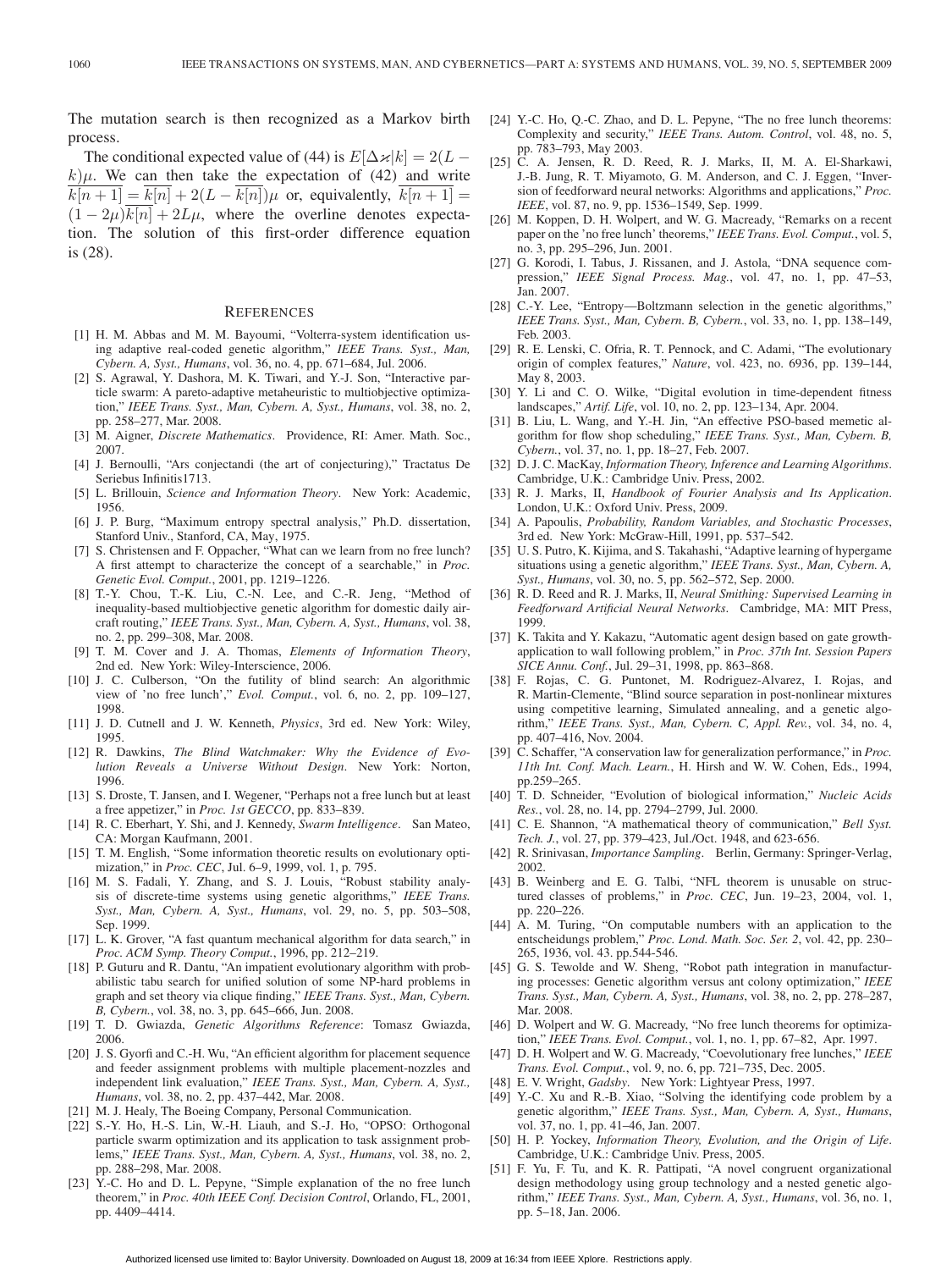

**William A. Dembski** (M'07–SM'07) received the B.A. degree in psychology, the M.S. degree in statistics, the Ph.D. degree in philosophy, and the Ph.D. degree in mathematics in 1988 from the University of Chicago, Chicago, IL, and the M.Div. degree from Princeton Theological Seminary, Princeton, NJ, in 1996.

He was an Associate Research Professor with the Conceptual Foundations of Science, Baylor University, Waco, TX, where he also headed the first intelligent design think-tank at a major research uni-

versity: The Michael Polanyi Center. He was the Carl F. H. Henry Professor in theology and science with The Southern Baptist Theological Seminary, Louisville, KY, where he founded its Center for Theology and Science. He has taught at Northwestern University, Evanston, IL, the University of Notre Dame, Notre Dame, IN, and the University of Dallas, Irving, TX. He has done postdoctoral work in mathematics with the Massachusetts Institute of Technology, Cambridge, in physics with the University of Chicago, and in computer science with Princeton University, Princeton, NJ. He is a Mathematician and Philosopher. He is currently a Research Professor in philosophy with the Department of Philosophy, Southwestern Baptist Theological Seminary, Fort Worth, TX. He is currently also a Senior Fellow with the Center for Science and Culture, Discovery Institute, Seattle, WA. He has held National Science Foundation graduate and postdoctoral fellowships. He has published articles in mathematics, philosophy, and theology journals and is the author/editor of more than a dozen books. In *The Design Inference: Eliminating Chance Through Small Probabilities* (Cambridge University Press, 1998), he examines the design argument in a post-Darwinian context and analyzes the connections linking chance, probability, and intelligent causation. The sequel to *The Design Inference* (Rowman & Littlefield, 2002) critiques Darwinian and other naturalistic accounts of evolution. It is titled *No Free Lunch: Why Specified Complexity Cannot Be Purchased Without Intelligence*. He has edited several influential anthologies, including *Uncommon Dissent: Intellectuals Who Find Darwinism Unconvincing* (ISI, 2004) and *Debating Design: From Darwin to DNA* (Cambridge University Press, 2004, coedited with M. Ruse). His newest book, coauthored with J. Wells, is titled *The Design of Life: Discovering Signs of Intelligence in Biological Systems* (Foundation for Thought and Ethics, 2007). His area of interest in intelligent design has grown in the wider culture; he has assumed the role of public intellectual. In addition to lecturing around the world at colleges and universities, he is frequently interviewed on the radio and television. His work has been cited in numerous newspaper and magazine articles, including three front-page stories in *The New York Times* as well as the August 15, 2005 *Time Magazine* cover story on intelligent design. He has appeared on the BBC, NPR (Diane Rehm, etc.), PBS (Inside the Law with Jack Ford and Uncommon Knowledge with Peter Robinson), CSPAN2, CNN, Fox News, ABC Nightline, and the Daily Show with Jon Stewart.



**Robert J. Marks II** (S'71–M'72–SM'83–F'94) is currently the Distinguished Professor of Engineering at the Department of Engineering, Baylor University, Waco, TX. He served for 17 years as the Faculty Advisor with the Campus Crusade for Christ, University of Washington chapter. He is currently a Distinguished Professor of engineering with the Department of Electrical and Computer Engineering, Baylor University, Waco, TX. His consulting activities include Microsoft Corporation, Pacific Gas & Electric, and Boeing Computer Services. Eleven

of his papers have been republished in collections of seminal works. He is the author, coauthor, Editor, or Coeditor of eight books published by MIT Press, IEEE, and Springer–Verlag. His most recent text is *Handbook of Fourier Analysis and Its Applications* (Oxford University Press, 2009). His research has been funded by organizations such as the National Science Foundation, General Electric, Southern California Edison, Electric Power Research Institute, the Air Force Office of Scientific Research, the Office of Naval Research, the Whitaker Foundation, Boeing Defense, the National Institutes of Health, The Jet Propulsion Laboratory, the Army Research Office, and the National Aeronautics and Space Administration (NASA).

Dr. Marks is Fellow of the Optical Society of America. He was given the honorary title of Charter President of the IEEE Neural Networks Council. He is a former Editor-in-Chief of the IEEE TRANSACTIONS ON NEURAL NETWORKS. He was the recipient of numerous professional awards, including a NASA Tech Brief Award and a Best Paper Award from the American Brachytherapy Society for prostate-cancer research. He was the recipient of the IEEE Outstanding Branch Councilor Award, the IEEE Centennial Medal, the IEEE Computational Intelligence Society Meritorious Service Award, the IEEE Circuits and Systems Society Golden Jubilee Award, and, for 2007, the IEEE CIS Chapter of the IEEE Dallas Section Volunteer of the Year Award. He was named a Distinguished Young Alumnus of the Rose-Hulman Institute of Technology and is an inductee into the Texas Tech Electrical Engineering Academy. He was the recipient of the Banned Item of the Year Award from the Discovery Institute and a recognition crystal from the International Joint Conference on Neural Networks for contributions to the field of neural networks (2007).